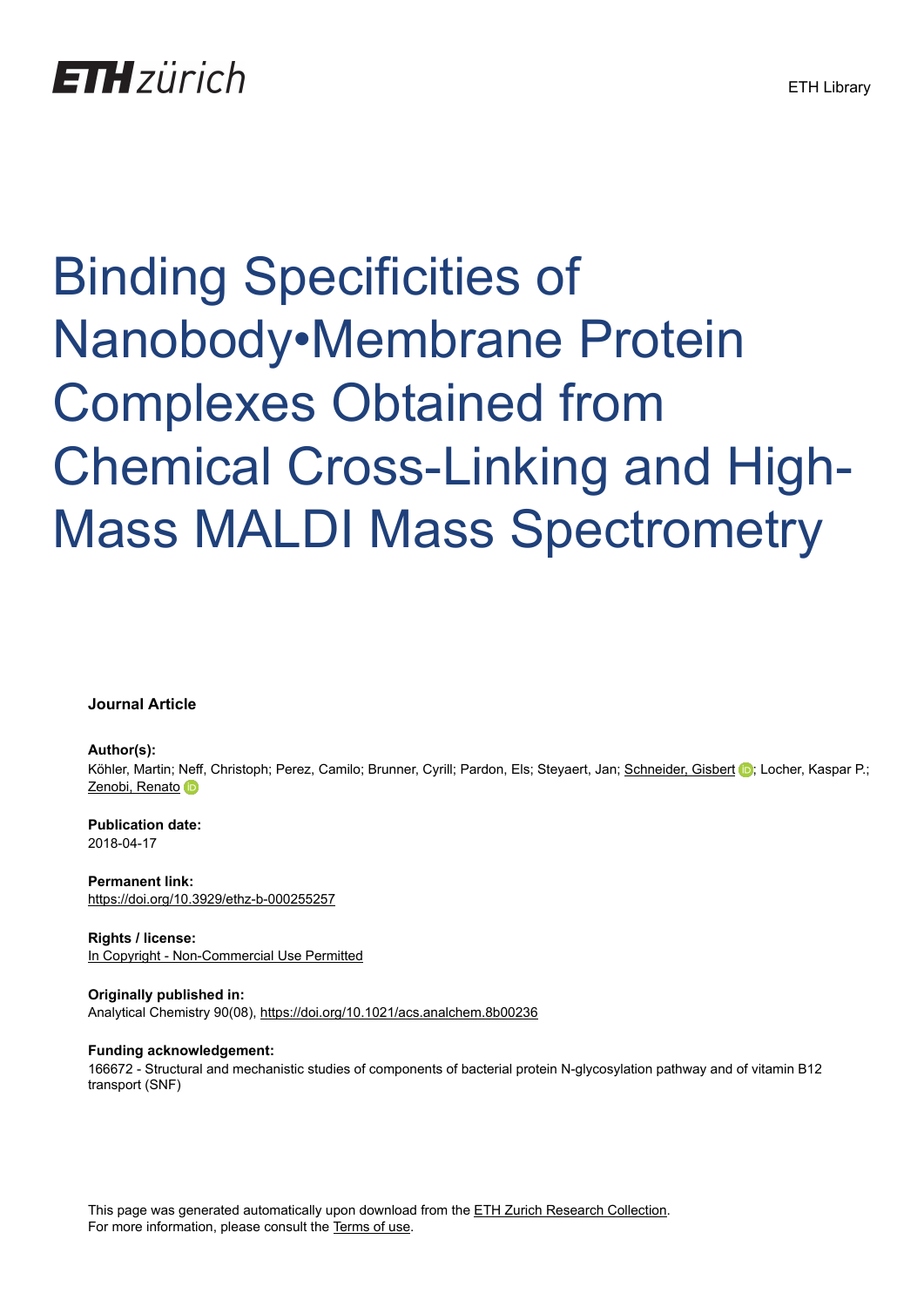### **SUPPORTING INFORMATION**

## **BINDING SPECIFICITIES OF NANOBODY•MEMBRANE PROTEIN COMPLEXES OBTAINED FROM CHEMICAL CROSS-LINKING AND HIGH-MASS MALDI MASS SPECTROMETRY**

Martin Köhler, TChristoph Neff, TCamilo Perez,  $\overset{\ddagger}{\ast}, \overset{\text{6}}{\text{C}}$ Cyrill Brunner, TEls Pardon,  $^{\#},$  "Jan Steyaert,  $^{\#},$  " Gisbert Schneider, <sup>†</sup> Kaspar P. Locher, ‡and Renato Zenobi \*<sup>,†</sup>

† Department of Chemistry and Applied Biosciences, ETH Zürich, Vladimir-Prelog-Weg 3, 8093 Zurich, Switzerland

‡ Institute of Molecular Biology and Biophysics, ETH Zürich, Otto-Stern-Weg 5, 8093 Zurich, Switzerland

# VIB-VUB Center for Structural Biology, VIB, Pleinlaan 2, 1050 Brussels, Belgium

"Structural Biology Brussels, Vrije Universiteit Brussel, Pleinlaan 2, 1050 Brussels, Belgium

\*Correspondence and requests for materials should be addressed to R.Z. (email: zenobi@org.chem.ethz.ch). Tel.: +41 44 632 43 76. Fax: +41 44 632 2 92

## **TABLE OF CONTENTS**

Supplementary Figure 1: 2Fo-Fc electron density map of PglK-E510Q•Nb93 complex

Supplementary Figure 2: High-mass MALDI MS spectra of Nbs and PglK in presence of nucleotides

Supplementary Table 1: Binding affinities of the Nbs investigated

Supplementary Table 2: Fitting parameters for MST experiment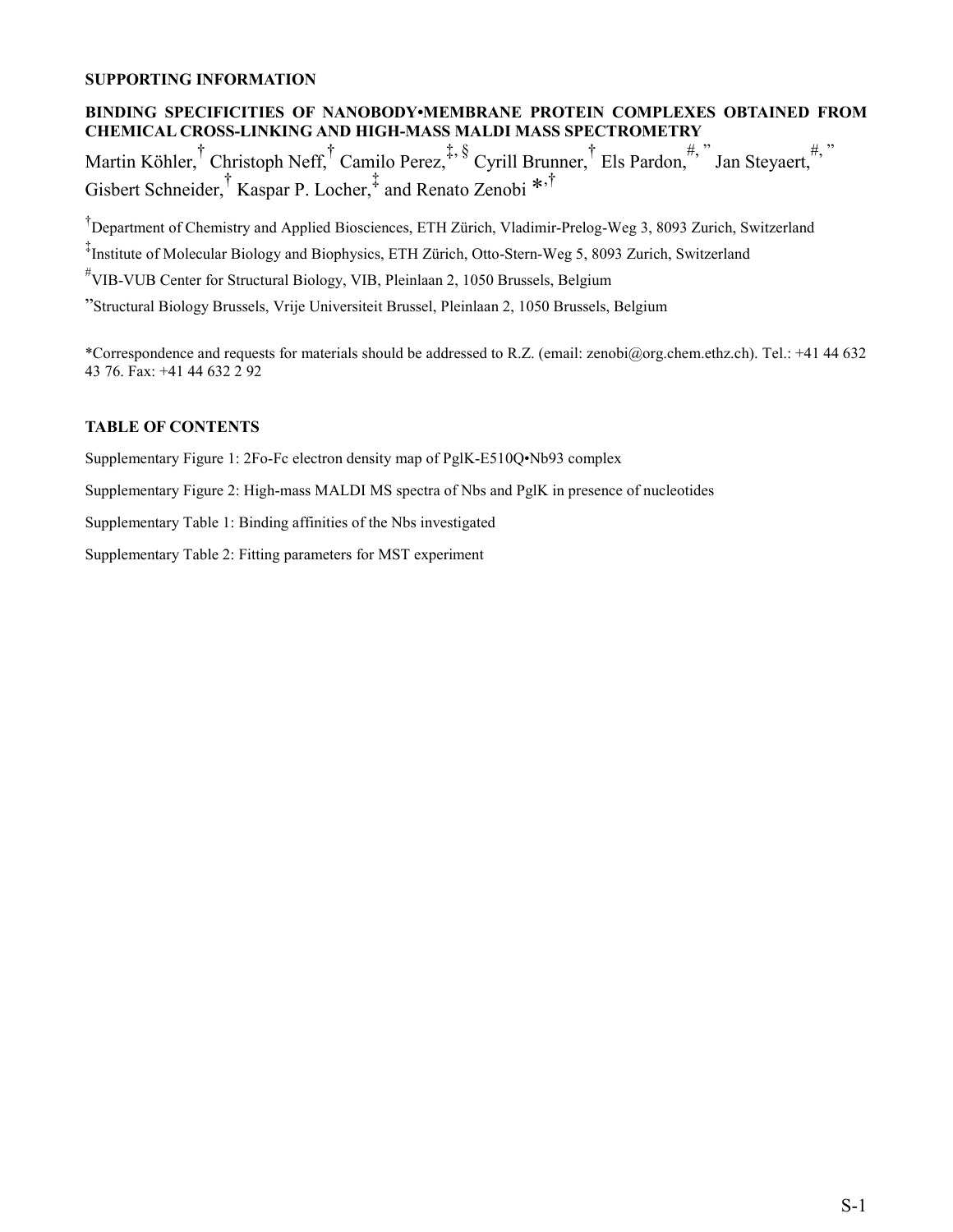

**Supplementary Figure 1.** 2Fo-Fc electron density map of PglK-E510Q•Nb93 complex



**Supplementary Figure 2.** The complex formation of Nb84, 97 and control Nb were observed via MADLI-MS in presence of ADP or ATP, respectively (ADP red trace, ATP blue trace) and compared without nucleotides (black trace). No change in complex formation could be observed. Control Nb spectra were reproduced from Perez et al.<sup>5</sup> (reprinted by permission from Macmillan Publishers Ltd: SCIENTIFIC REPORTS, Perez, C.; Köhler, M.; Janser, D.; Pardon, E.; Steyaert, J.; Zenobi, R.; Locher, K. P., Scientific Reports 2017, 7, 46641. Copyright 2017).